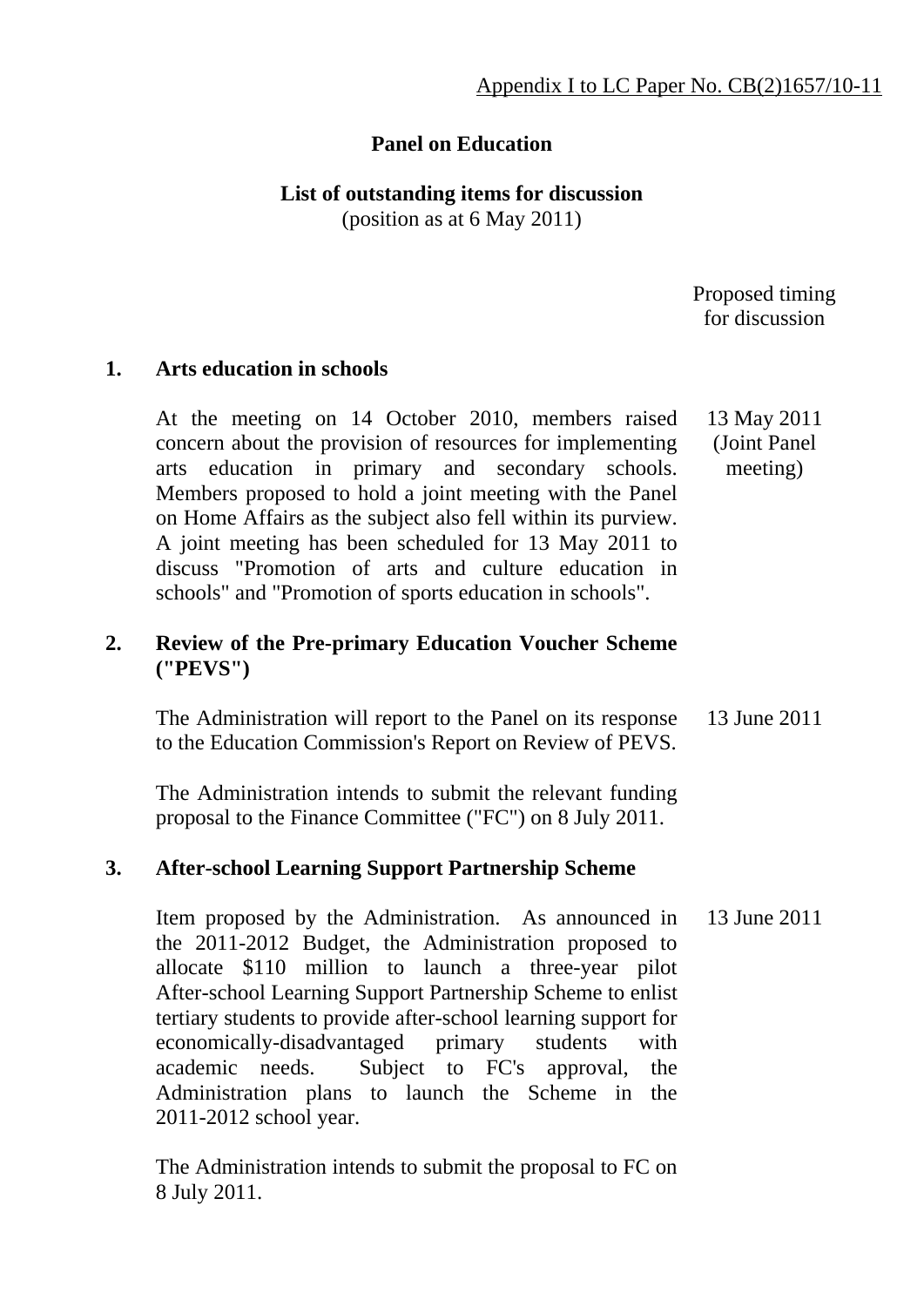#### **4. Progress report of the implementation of the new academic structure ("NAS")**

 Item proposed by the Administration. The Administration 13 June 2011 will report on the progress on the learning and assessment under the NAS (students' subject choices, school-based assessment, etc), issues related to interface with post-secondary and university education, support for schools, communication with various stakeholders, international recognition and evaluation and monitoring. The issues concerning the marking of the examination papers of Liberal Studies will be discussed in the context.

#### **5. Revitalizing vacant school premises**

Tai Po District Council members raised concern about revitalizing vacant school premises in Tai Po at its meeting with Legislative Council Members held on 3 June 2010. Members had made several suggestions concerning the effective use of vacant school premises and agreed that the subject of use of vacant school premises be referred to the Panel as well as the Panel on Home Affairs for follow up. The referral memo was circulated to members vide LC Paper No. CB(2)2197/09-10 on 24 August 2010. July 2011

The Administration will brief members on the progress of disposing vacant school premises for school and educational uses as well as the mechanism for releasing premises for other non-educational uses.

# **6. Review of Non-means-tested Loan Schemes – Stage II Public Consultation**

Item proposed by the Administration. Phase 1 of the public consultation ended on 15 June 2010. The item seeks members' views on the proposals to improve the operation of the loan schemes for further consultation with the public under Phase 2. July 2011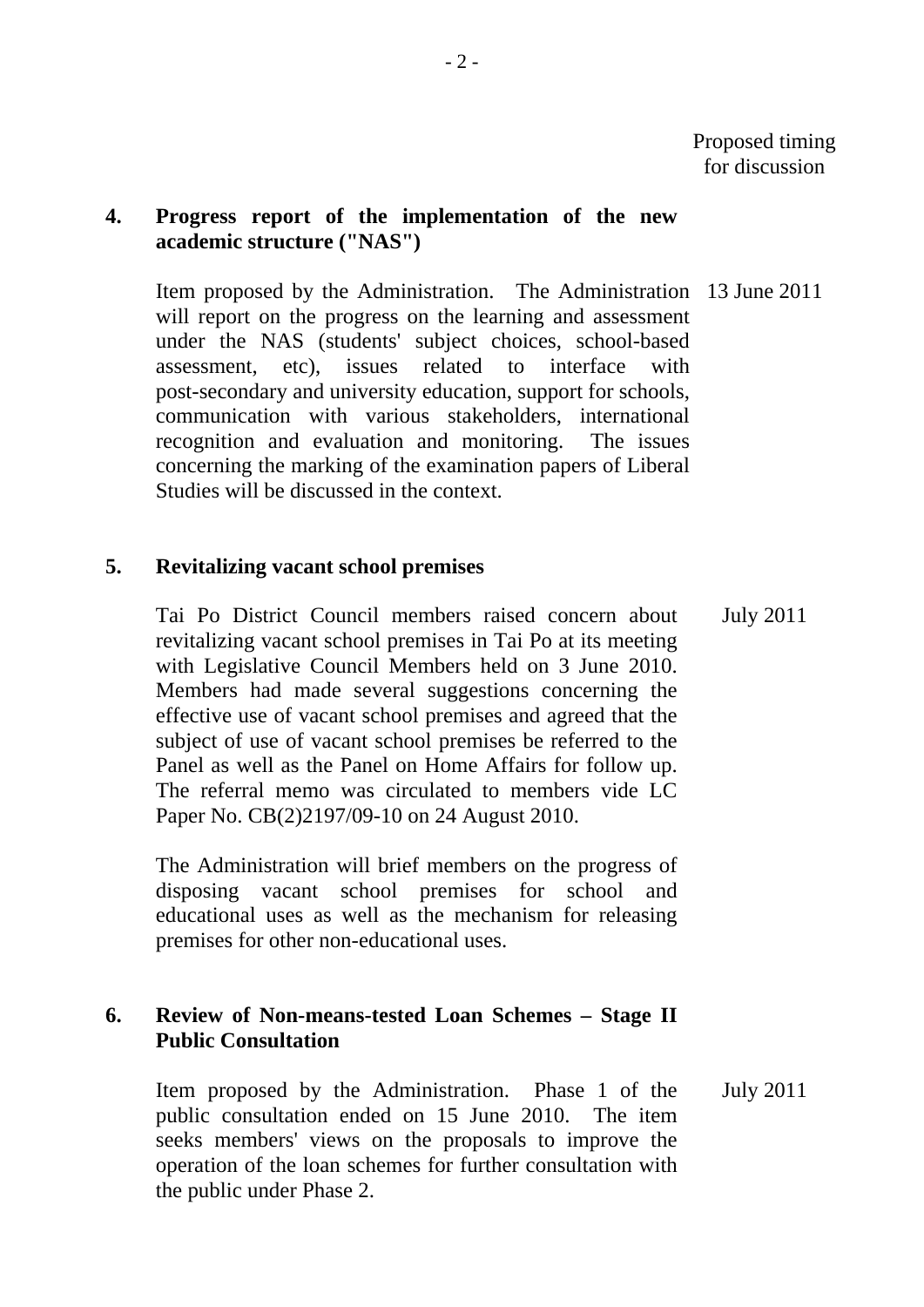# **7. Governance and administration of Direct Subsidy Scheme ("DSS") Schools**

At the meeting on 14 March 2011, members agreed that the Panel would discuss the following issues relating to DSS schools - July 2011

- (a) school fee remission/scholarship schemes;
- (b) student admission;
- (c) revision of school fee; and
- (d) governance, administration and financial management of DSS schools.

Members considered it necessary to discuss the pedagogy for Liberal Studies and the complaint handling mechanism in DSS schools in the context.

#### **8. Report on the Higher Education Review 2010**

At the meeting on 14 March 2011, members considered it necessary to discuss the views and concerns of the deputations on the Report and the Administration's response in this regard. To be confirmed

#### **9. Issues relating to the relocation of the centres of the Christian Zheng Sheng Association and development of rehabilitation centre-cum-schools**

The Administration provided an information paper on the matter which was circulated to members vide LC Paper No. CB(2)2322/09-10 on 30 September 2010. To be confirmed

At the meeting on 12 July 2010, members agreed that the Panel should discuss the matter depending on the progress of the Administration's discussion with Christian Zheng Sheng Association ("CZSA").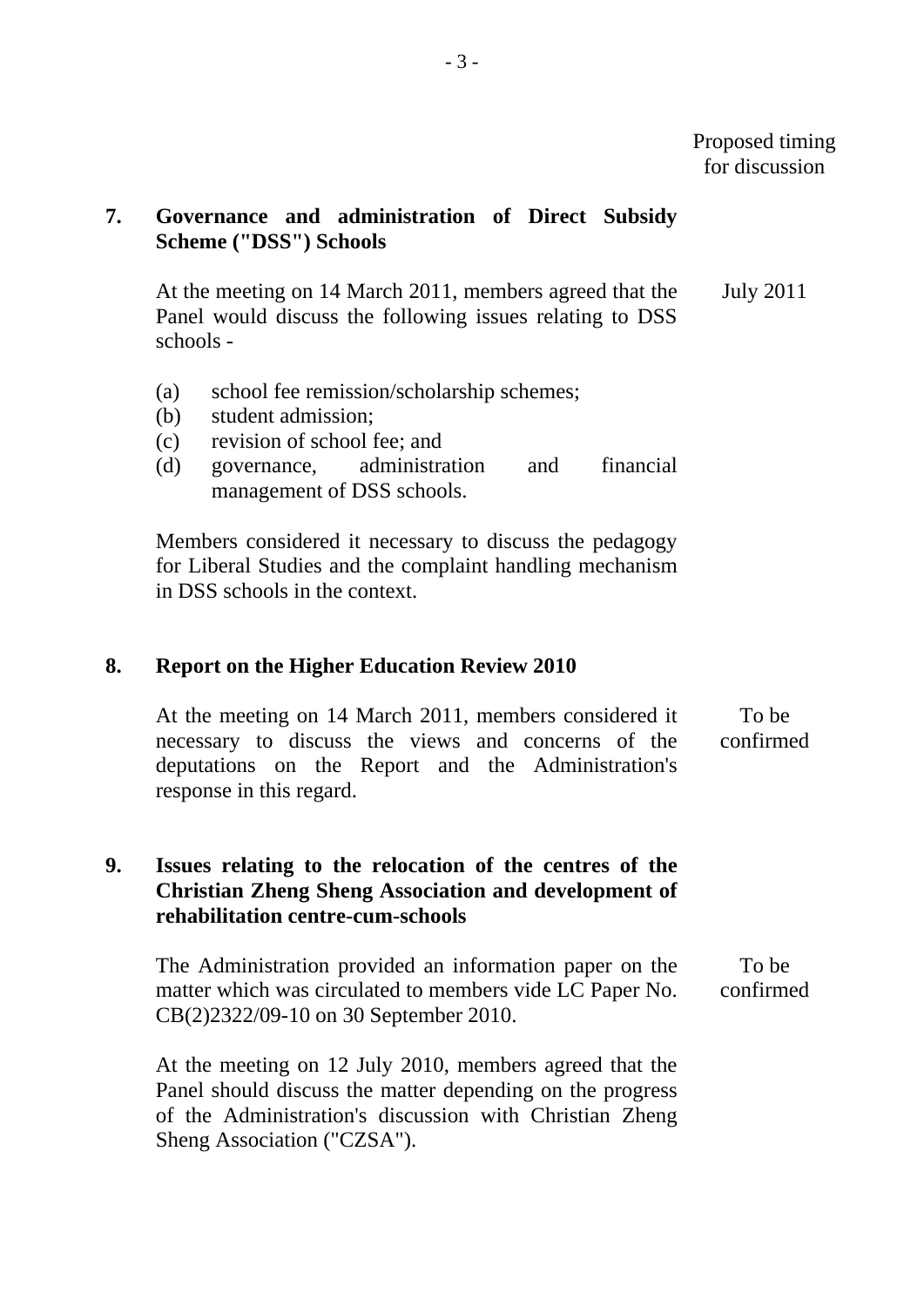At the meeting on 14 February 2011, the Panel passed a motion requesting the Administration to solve in the near future the problem concerning the relocation of the drug treatment and rehabilitation centres of CZSA. In its written response to the motion which was circulated to members vide LC Paper No. CB(2)1413/10-11 on 31 March 2011, the Administration advised that the Security Bureau is taking the lead in coordinating matters relating to the relocation of the drug treatment and rehabilitation centers of CZSA. The Administration also provided in its response a brief update on the Christian Zheng Sheng College's application for operating New Senior Secondary courses at its existing school premises in Ha Keng. In late April 2011, the Administration provided further information on the latest development of the matter (LC Paper Nos. CB(2)1636/10-11(01) and (02)).

#### **10. Grievance procedures of the University Grants Committee-funded institutions**

At the meeting on 12 July 2010, the UGC briefed members on the guidelines of best practices in redress mechanisms developed by the UGC having regard to the findings of the research on grievance procedures of 10 reputable overseas institutions and the responses of local institutions to these best practices. Members requested the UGC to provide updated complaint/grievance handling flow charts of individual institutions and the institutions' responses to the UGC's recommendations for the Panel to follow up.

The research report entitled "Complaint handling mechanism in higher education sector in selected places" prepared by the Research and Library Services Division of the Legislative Council Secretariat was circulated to members on 13 October 2010 vide LC Paper No. CB(2)32/10-11.

To be confirmed